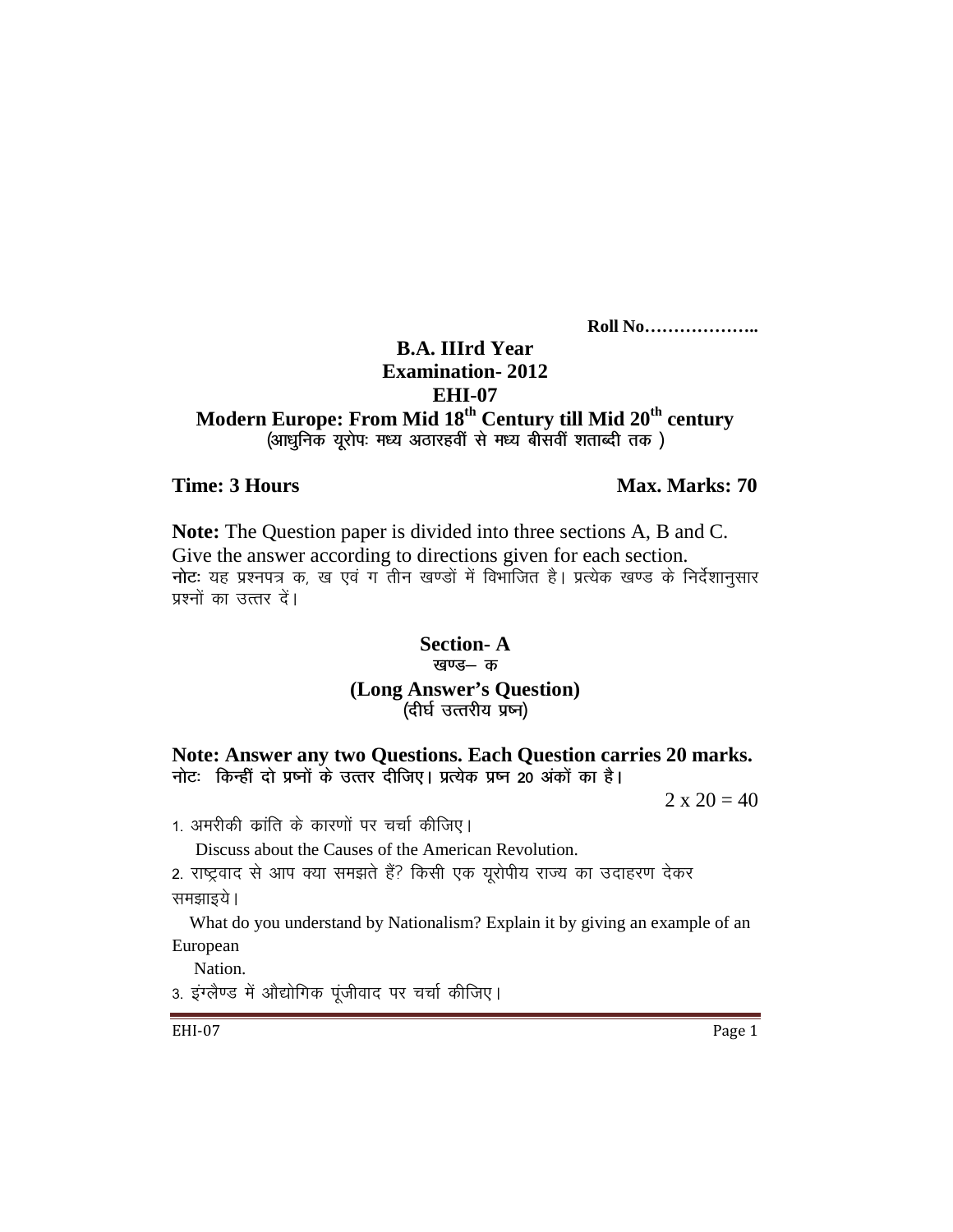Discuss about the industrial capitalism in England.

4. विश्व युद्धों के स्वरूप पर चर्चा कीजिये। Discuss about the nature of World Wars.

# **Section-B** खण्ड— ख (Short Answer's Question) (लघु उत्तरीय प्रष्न)

Note: Answer any four Questions. Each Question carries 5 marks. नोटः किन्हीं चार प्रश्नों के उत्तर दीजिए। प्रत्येक प्रश्न 5 अंकों का है।

 $4 \times 5 = 20$ 

### Briefly discuss the following: निम्न की संक्षेप में चर्चा कीजिए:

1. साम्राज्यवाद

Imperialism

- २ उपनिवेशवाद Colonialism
- 3. आधुनिक राज्य एवं राजनीति
- Modern States and Polity
- 4 चार्टिस्ट आंन्दोलन
	- **Chartist Movement**
- 5. यूरोप में सामाजिक वर्ग
	- Social Classes in Europe
- 6. उदारवादी जनतंत्र
	- Liberal Democracy.
- 7. फासीवाद

EHI-07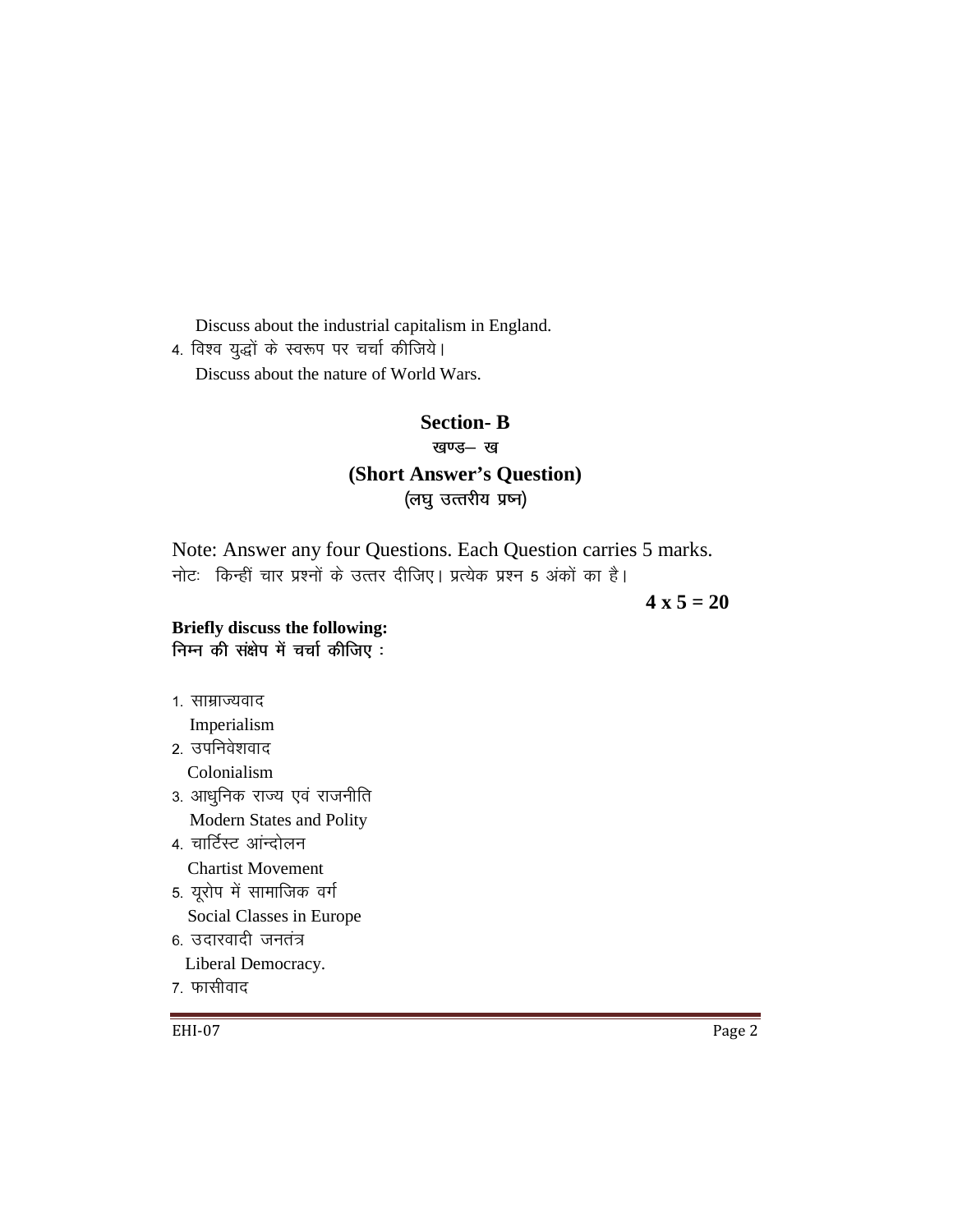Fascism

8. युद्धोत्तर विश्व Post-War World

# **Section- C**

## खण्ड- ग

## **Objective Question (Compulsory)**  वस्तुनिष्ठ प्रष्न (अनिवार्य)

# **Note: Answer all Questions. Each Question carries 1 mark.**

नोट: सभी प्रष्नों के उत्तर दीजिए। प्रत्येक प्रष्न 1 अंक का है।

**10 x 1= 10** 

# **Write True/False against the following**

निम्नलिखित के सामने सत्य / असत्य लिखिये।

- 1. फ्रांस की क्रांति 1779 में हुयी थी। French revolution occurred in 1779.
- 2. 1913 में रूस की 85 प्रतिशत जनसंख्या गांवों में निवास करती थी। 85 percent of the population of Russia lived in villages in 1913 .
- 3. बिस्मार्क इटली के एकीकरण से संबंधित था। Bismarck was associated with the unification of Italy .
- 4. अल्जीरिया उत्तरी अफ्रीका में फ्रांस का पहला उपनिवेश था । Algeria was the first Colony of France in Northern Africa.
- 5. 'मेन कैम्फ', एडोल्फ हिटलर द्वारा लिखी गयी थी। Mein Kampf was written by Adolf Hitler .

EHI-07 Page 3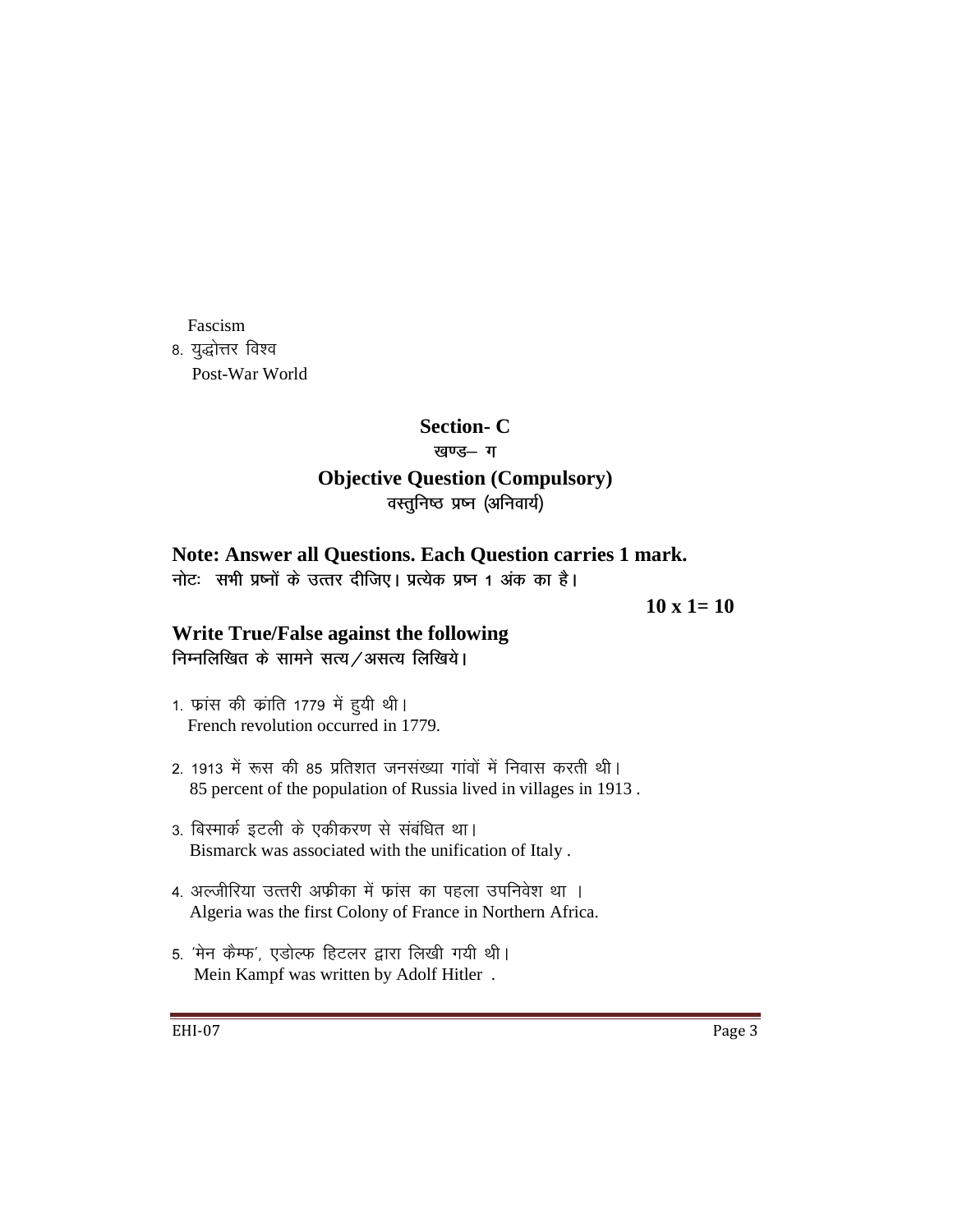# **Choose the correct alternative.**

| सही विकल्प चुनिए।                                                                                                                                                                                            |                                              |
|--------------------------------------------------------------------------------------------------------------------------------------------------------------------------------------------------------------|----------------------------------------------|
| 6. निम्नांकित में से किस सन् में हिटलर जर्मनी का चांसलर बना था –<br>$3I -$<br>1930<br>स $-$ 1933<br>Which among the following years did Hitler become the Chancellor of Germany-<br>1930<br>$A-$<br>$C-1933$ | ब — 1932<br>द – 1936<br>B-1932<br>D- 1936    |
| 7. पहला फैक्ट्री एक्ट किस सन् में पारित हुआ था –<br>$31 - 1832$<br>स – 1834                                                                                                                                  | ब $-1833$<br>$\overline{5}$ – 1835           |
| In which year the first Factory Act was passed-<br>1832<br>$A-$<br>C- 1834                                                                                                                                   | $B -$<br>1833<br>D- 1835                     |
| 8. कार्बोनारी संगठन किस देश से संबंधित था –<br>अ $-$ फ़्रांस<br>स $-$ जर्मनी                                                                                                                                 | ब – इटली<br>द - इंग्लैण्ड                    |
| Which Country did Carbonari organization associate with-<br>France<br>$A -$<br>$C-$<br>Germany                                                                                                               | B- Italy<br>D- England                       |
| 9. स्वतन्त्रता,समानता और बन्धुत्व किस क्रांति का नारा था –<br>अ – फांसीसी (1789)<br>स – अमेरिकी (1776)                                                                                                       | ब – फ्रांसीसी (1830)<br>द – फ्रांसीसी (1848) |